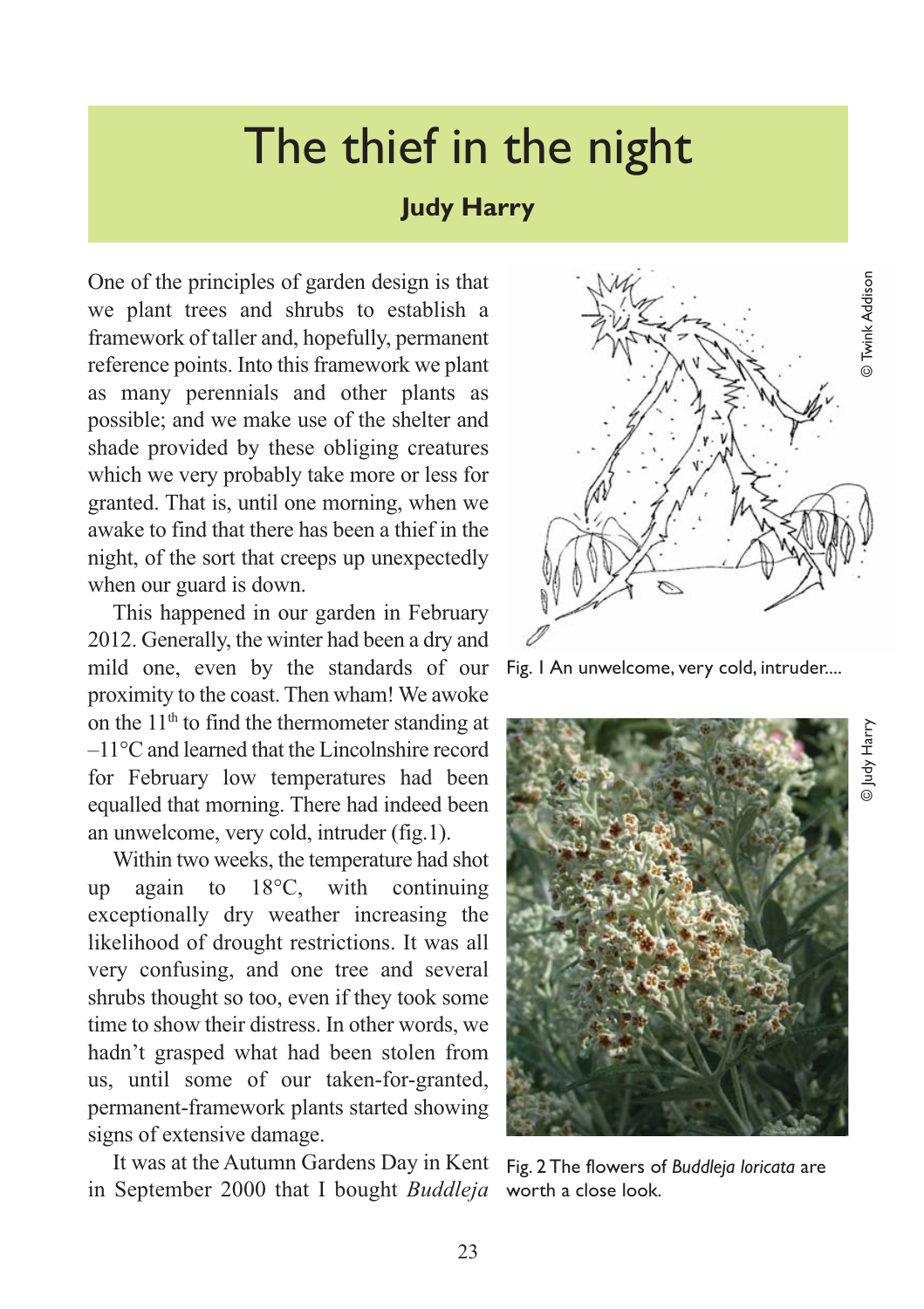

Fig. 3 Leaving....a tattered brown-leaved wreck behind.



Fig. 4 It will have to go...

*loricata*. This is a native of quite high altitudes in Africa; whether or not I was aware of this I cannot remember, but I planted it in a spot where it would get little shelter from the Siberian cold wind that can occur here, but in a very freedraining soil. It established well and, with its spikes of honey-rich white flowers, each with a bright orange eye (fig. 2) and grey-green textured leaves, it became a firm favourite, providing a soft but substantial 'stop' at the end of a mixed border. It is easy to keep in shape, as it only requires a tidying after its early-summer flowers have faded; that is, until the night that the thief came, leaving, after a week or so, a tattered, brown-leaved wreck behind it (fig. 3).

It is hard not to fiddle with a plant that is looking hideous in a prominent position, but I resisted the temptation to start pruning until I could see just how deep the damage had gone. By May, some of the flower spikes were developing on live wood, amongst many dead branches, and by July, to my relief, new growth was shooting from the base. Removing the old top growth will of course leave this juvenile regrowth very exposed and it may need some protection to get it through the next winter. There's nothing like almost losing what should be a permanent feature to make you take more care of it.

Every garden has its own 'take' on hardiness, and this is something we learn by experience. Many years ago I planted *Ribes speciosum* in the sort of sheltered situation recommended by 'the books'. It very soon died. A very kind friend gave me a replacement, and I tried again, planting this one against a different, sheltering, west-facing wall. It was slow to establish, but at least it didn't die, and it gradually grew tall enough to overtop the wall where it waved its unprotected branches about and flowered profusely in the teeth of the aforementioned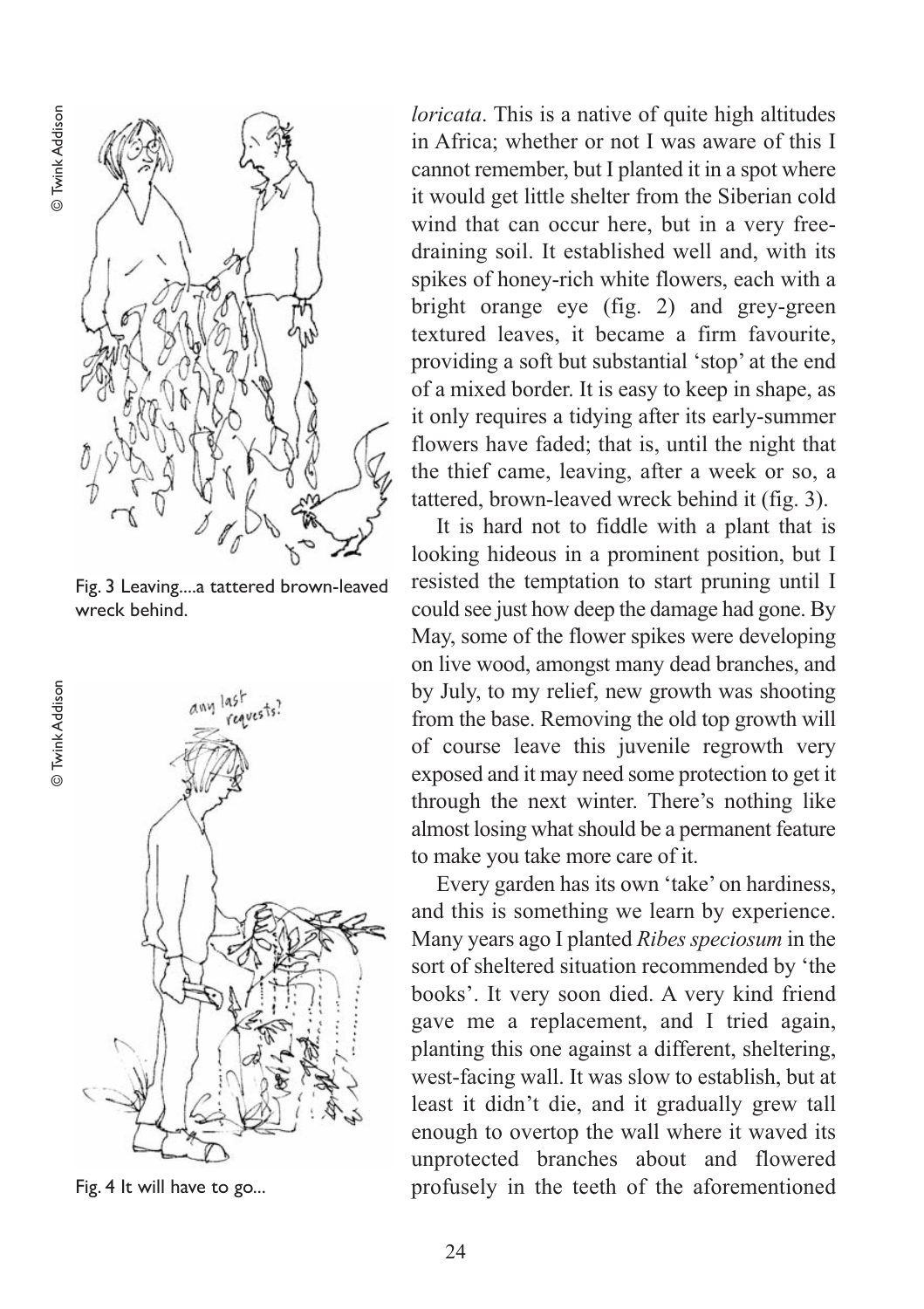

Fig. 5 The Silver Privet in reality has pretty cream-margined leaves.



Fig. 6 Pure white flowers on *Escallonia* 'Iveyi' are a valuable feature in July and August.

Siberian wind. But of course the February icy blast gave it a hefty swipe and all the top growth soon shrivelled and browned. By this time I was learning to ignore these signs of devastation and the ribes in due course made enough of a recovery to produce at least some flowers.

Another west-facing wall shelters a shrub with which I have a love–hate relationship. *Itea ilicifolia* is an interesting shrub of the non-colourful variety, as it has holly-like shiny green leaves and hanging tassels of pale creamy-green flowers in late summer. A study in green, unless it suffers from lack of moisture and/or low temperatures as it did in the spring of 2012. Then each leaf takes on a hideous brown cast and the persistant flower stems hang on like grim death presenting a mournful picture of untidiness. I am sure that in a damper, more equable climate, this shrub would make a fine feature. In my garden however, where conditions clearly do not suit it, it is a

constant source of disappointment and irritation and it will have to go (fig. 4).

It was a very long time before I realised that one of my favourite trees had been affected by the low temperatures. *Ligustrum lucidum* is probably most often seen growing as a handsome shrub in the variegated form *L. l.* 'Excelsum Superbum'. But in the early 1990s I planted the plain green species with the clear intention of letting it reach tree-like proportions. By 2011, it had reached around eight metres or more tall, with a full head of lovely, glossy, evergreen leaves. One of the delights of *R.* 'Adélaïde d'Orléans



Fig. 7 Defensive manoeuvres against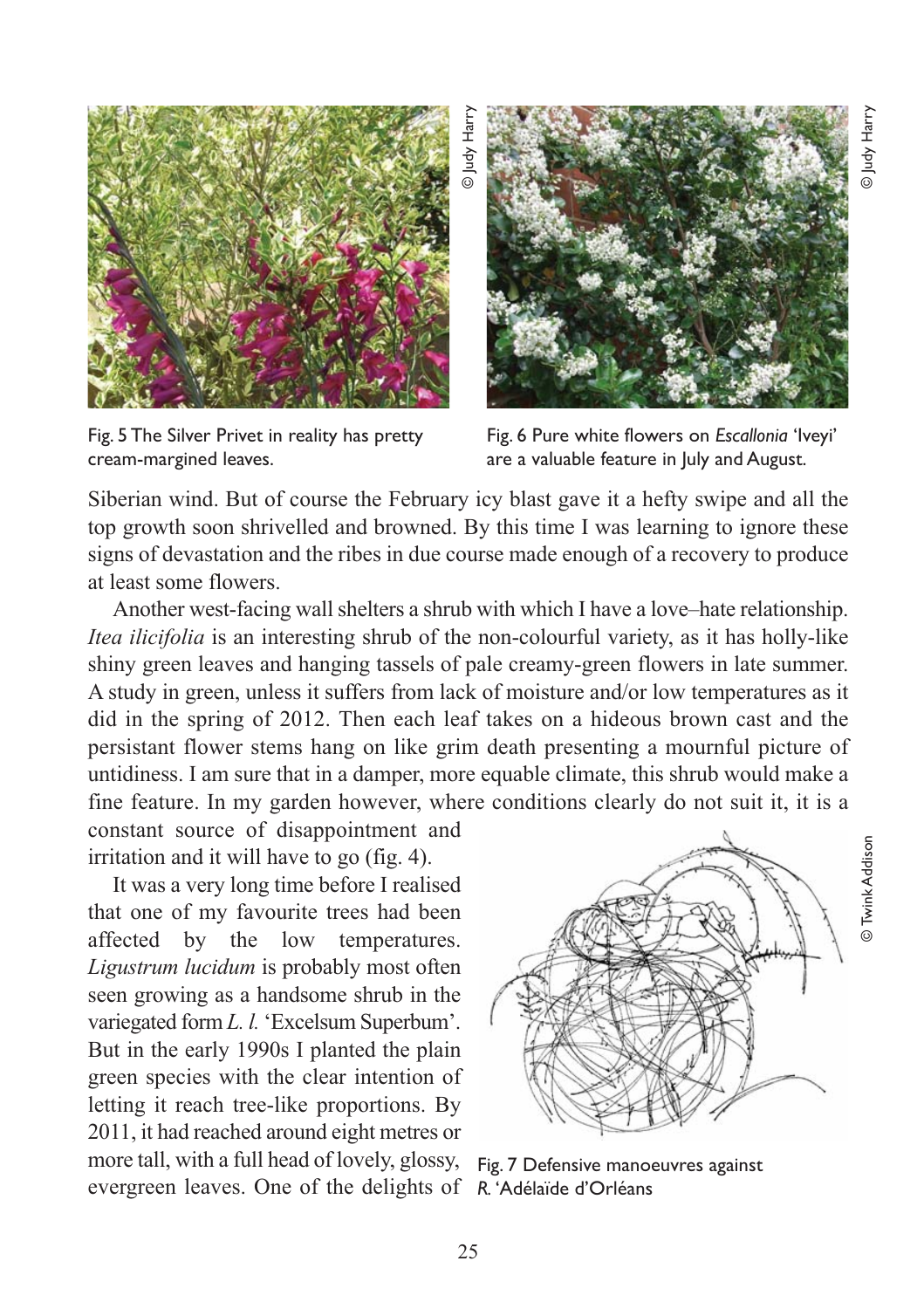

Fig. 8 Translucent yellow berries follow the white flowers of *Daphne mezereum* f*. alba* 'Bowles's Variety'.



Fig. 9 Cream flowers turn a rich pink as they age on *Weigela japonica* 'Dart's Colourdream'.

this giant privet is that it bears huge panicles of creamy flowers in autumn, and the remains of these stay on throughout the winter creating, in this case, a very attractive effect. The tree is in full view as I stand at the kitchen sink, so it was with a shock that I realised later on in the spring of 2012 that all was not well. Indeed, it looked as if the whole tree was dead: a very sorry sight. However, like the buddleja and the ribes it has shown a determination to recover, and by late June there were signs of new leaves on some of the apparently dead branches. Again, I shall give it time to show just how much of a recovery it can make.

I am very fond of privets. They are not usually regarded as top-flight shrubs by the sophisticated gardener, and it was Rosemary Verey's use of the much-maligned golden privet, clipped and providing a support for early clematis, that really endeared her to me. And me to golden privet. I like the so-called silver privet *Ligustrum ovalifolium* 'Argenteum' even more, as its cream-margined leaves provide a good foil for surrounding plants (fig. 5). It can be left to grow tall, or be cut hard back each year; mine is rejuvenated in this way every few years. A comparatively rare golden-leaved privet is *L.* 'Vicaryi', whose leaves of a subtle gold take on shades of bronze and purple in autumn, setting off the numerous black fruits to perfection. Both this and the silver privet are semi-evergreen with me, the loss of leaf being in direct proportion to the coldness of the winter. So, not surprisingly, the thief took them all, but without causing permanent damage.

Another slightly tender shrub I grow, on the south-facing house front, is *Escallonia* 'Iveyi'. This large evergreen bears wonderfully glossy dark leaves, and in late summer, big panicles of pure white flowers (fig. 6). August 2012 saw it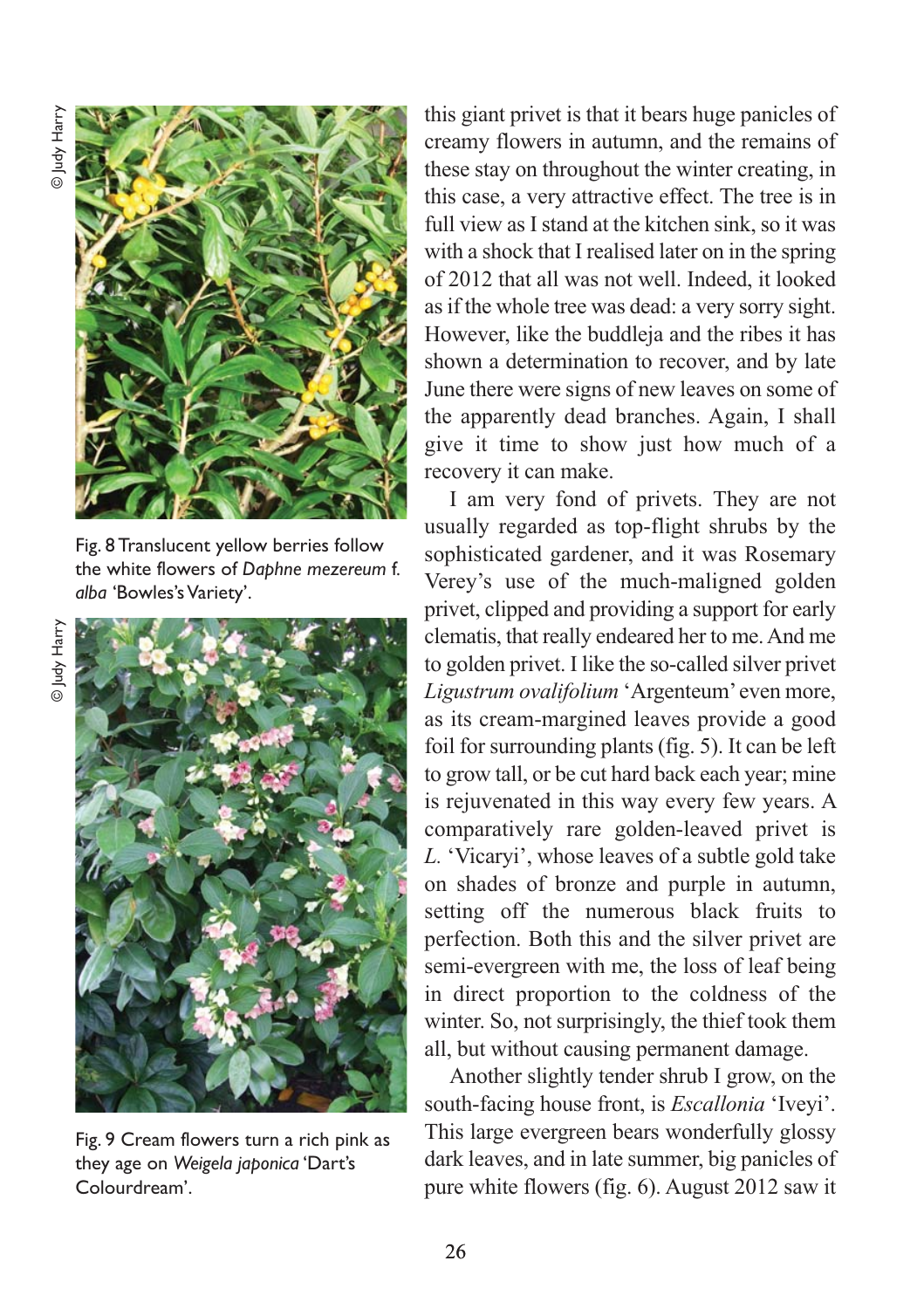© Judy Harry

D Judy Harr)

flowering defiantly, having made a wonderful recovery after the thief's visit which had killed, apparently at random, a branch here and a branch there. Very odd. A nearby bay tree suffered a similarly hit and miss attack, just as it was recovering from the intense cold of the winter of 2010–11.

I think it was this untimely cold night that dealt the final blow to a rose that I had been struggling to keep in good health for some years. I first saw the climbing Hybrid Tea *Rosa* 'Guinée' in a friend's garden and fell head over heels in love with the maroon, velvety, richly scented blooms. I planted one, along with what proved to be an optimistically large number of other more vigorous roses, on a rather short run of fence (and there were clematis in between.) Intervening years have seen me fight a War of the Roses, with defensive manoeuvres against over-enthusiastic advancing forces of the sempervirens rambler *R*. 'Adélaïde d'Orléans' (fig. 7). Having read something of the life of Madame Adélaïde<sup>1</sup> I can see that this rose has some of the character of its namesake. It is hard to restrain or even get rid of it, as it throws out miles of viciously thorny growths in all directions, and as a rearguard action produces numerous suckers. I decided it would have to go and I think I have at last won the battle. Simultaneously, I made a last-ditch attempt to re-invigorate 'Guinée', which for unknown reasons had never really produced much healthy growth; so I cut it hard back to one or two younger stems and gave it a feed. In April, I realised that these stems were as dead as dead can be. I shall miss having one or two of those sumptously scented velvet flowers on the kitchen windowsill.

It was not all doom and despair, however, for the garden also has a good framework of the late-flowering tulip 'Menton'.



Fig. 10 *Erigeron karvinskianus* doing what comes naturally at Serge Hill Gardens, visited on the Hertfordshire Summer Gardens Day.



Fig. 11 A highlight of the garden in May is

<sup>&</sup>lt;sup>1</sup> On the page of the Historic Roses Group: www.historicroses.org.uk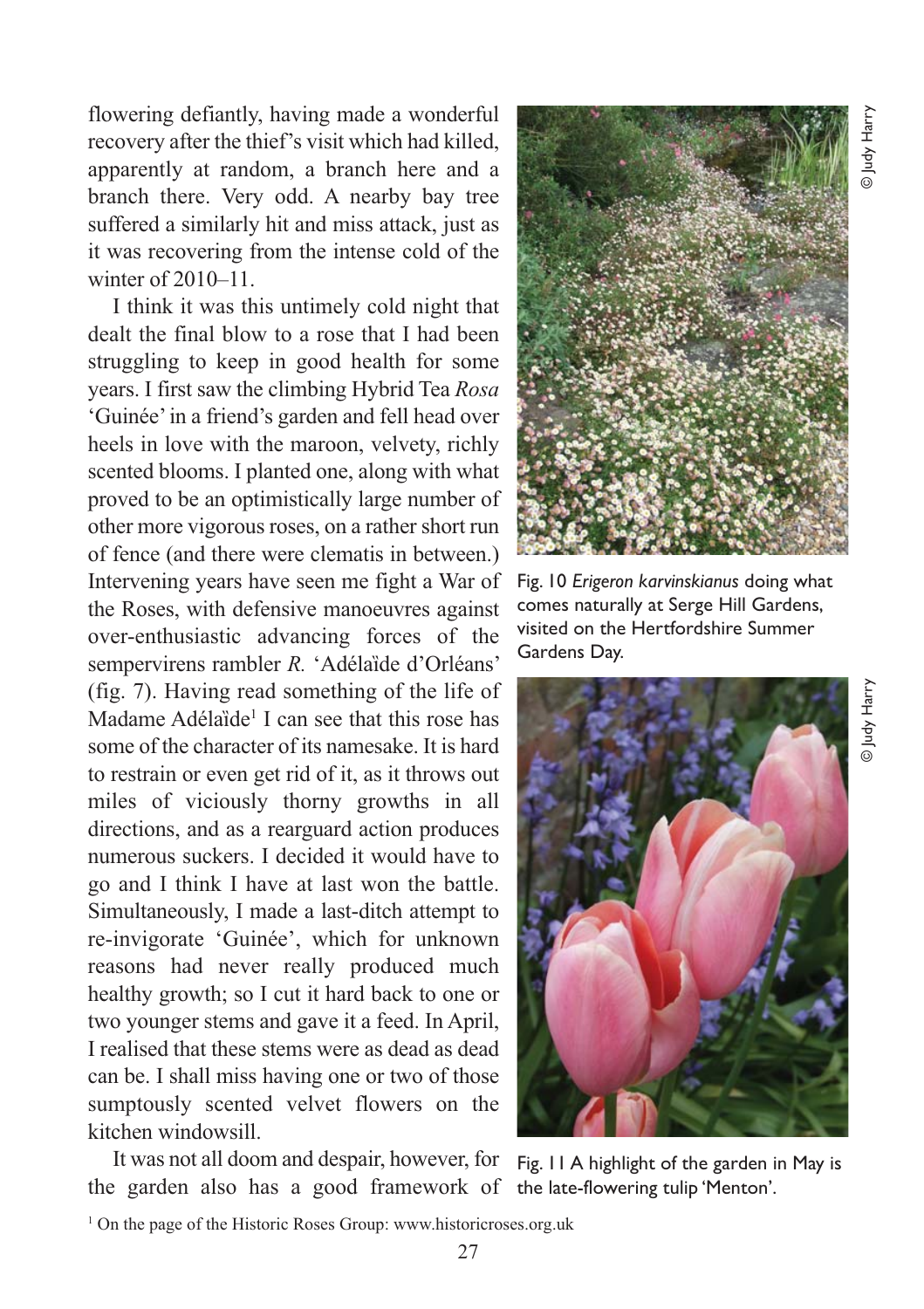© Twink Addison

**Twink Addison** 



Fig. 12 *Eremurus* enjoying the dry conditions and increased light.

ĦБ  $which is$  $therefore$ 

Fig. 13 Knocking at the bedroom window.

perfectly hardy shrubs and trees and they proved to be particularly welcome in a year of unpleasant discoveries. I have grown *Daphne mezereum* for some years, particularly a fine deep pink form (*D. m.* var. *rubra*?) which flowers very freely. I also grow a white-flowered form that has to withstand some of the summer weight of an adjacent C*lematis* 'Alba Luxurians'. It manages to produce a decent number of its creamy little flowers and in due course wonderful translucent yellow berries (fig. 8). This was a favourite of that great Edwardian plantsman E. A. Bowles and mine is the one that is named after him, *D. m.* f. *alba* 'Bowles's Variety'.

Early summer also brings a newer addition to the garden into the limelight. I would have said that *Weigela* was not one of my favourite shrubs, but have been quite won over by the lovely display put on by *W. japonica* 'Dart's Colourdream' (fig. 9). Its two-tone flowering habit puts it into that

> interesting group that also contains favourite perennials *Erigeron karvinskianus* (fig. 10) and *Geranium* x *oxonianum '*Winscombe', all of which have the admirable habit of enriching the colour of their flowers as they age. If I were a plant breeder, I think I would aim to instill this habit into as many plants as possible; the way in which plants and shrubs 'go over' is an attribute that perhaps has not attracted as much attention as it should. Anyone willing to have a go?

Notwithstanding my affection for *Buddleja loricata,* the classic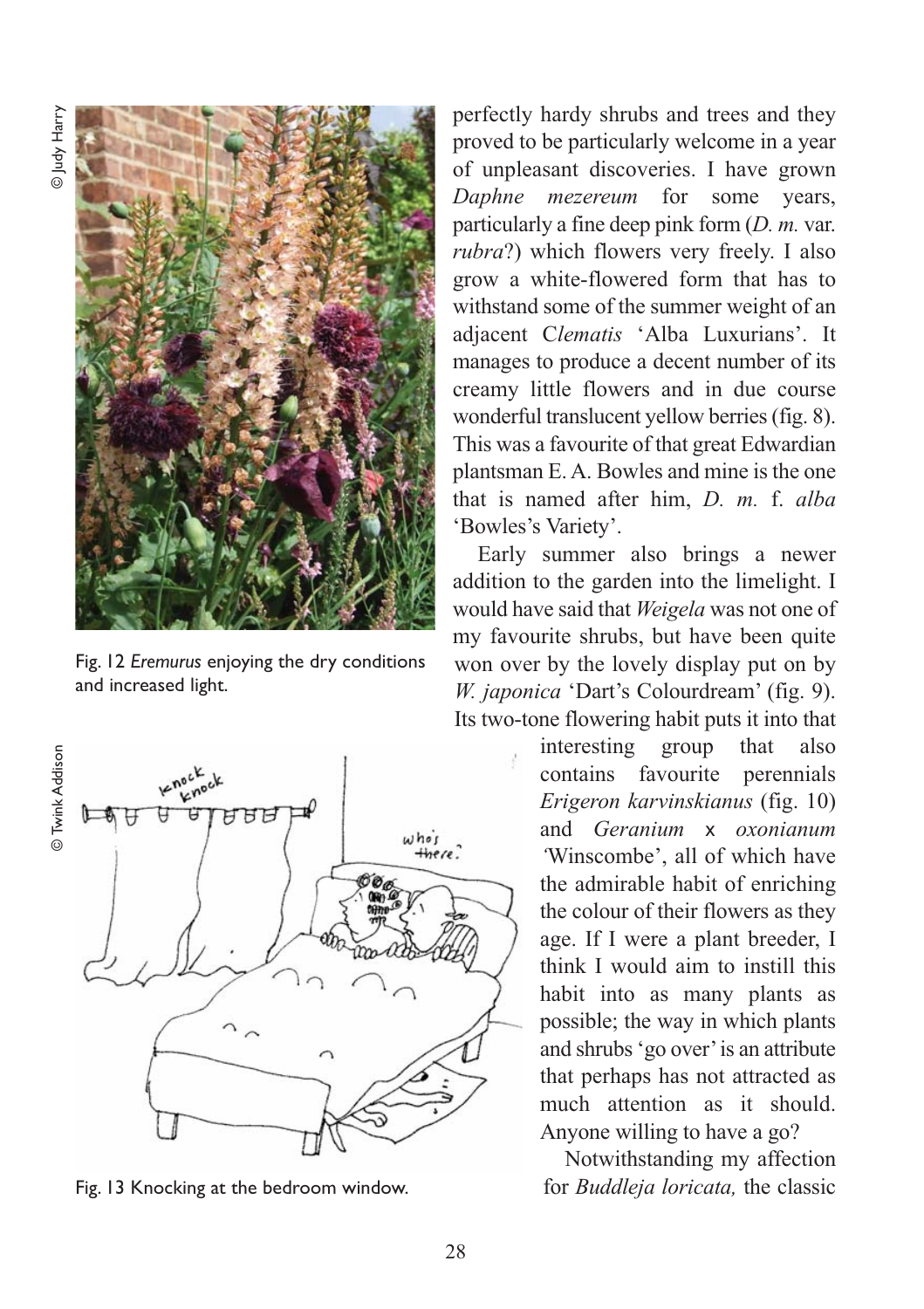example of less-than-attractive dying flowers belongs in particular to the various forms of 'the Butterfly Bush', *B. davidii*, whose unfortunate habit is to hold on determinedly to perfectly formed spikes of dead brown flowers. Nevertheless, I am fond of the rather more delicate-looking *B. d.* Nanho Blue, whose silvery, narrow leaves set off the blue flowers very nicely. However this variety is prone to reversion and, at the time of writing, a glance out of the window has confirmed that the flowers on mine are looking much more purple than I remember from previous years. Hey ho. This genus of shrubs also taught me a valuable lesson: beware plant snobbery. I had a perfectly good shrub of the interesting hybrid *B.* x *weyeriana*. This offspring of *B. globosa* and *B. davidii* not surprisingly carries orangey-yellow ball-shaped flowerheads arranged in spikes. Then I heard of the infinitely more subtle and



Fig. 14 Brown bracts wrap up the flowers of *Asphodelus albus*.

classy variety, *B.* x *w.* 'Moonlight', and felt that urge so familiar to us Hardy Planters – 'I must have it'. It was duly planted in place of the ordinary form, and proved to be not so much subtle as (frankly) dingy. At least it is hardy, and still occupies its place, being cut back hard every spring by me, rather than by low temperatures.

As the year progressed, along with these reliable hardy shrubs was a reassuringly good selection of spring and earlysummer plants which took the edge off any despondency that I might have been feeling. For many years, a particularly fine late-flowering *Tulipa* 'Menton' has persisted in a well-baked raised bed (fig.11). Each spring I hold my breath, waiting to see if it will do it again, and so far I have not been disappointed. The large flowers come in a wonderful blend of pale and



Fig. 15 Rich brown velvet blooms on the Tall Bearded *Iris* 'Dutch Chocolate' x 'Witch of Endor'.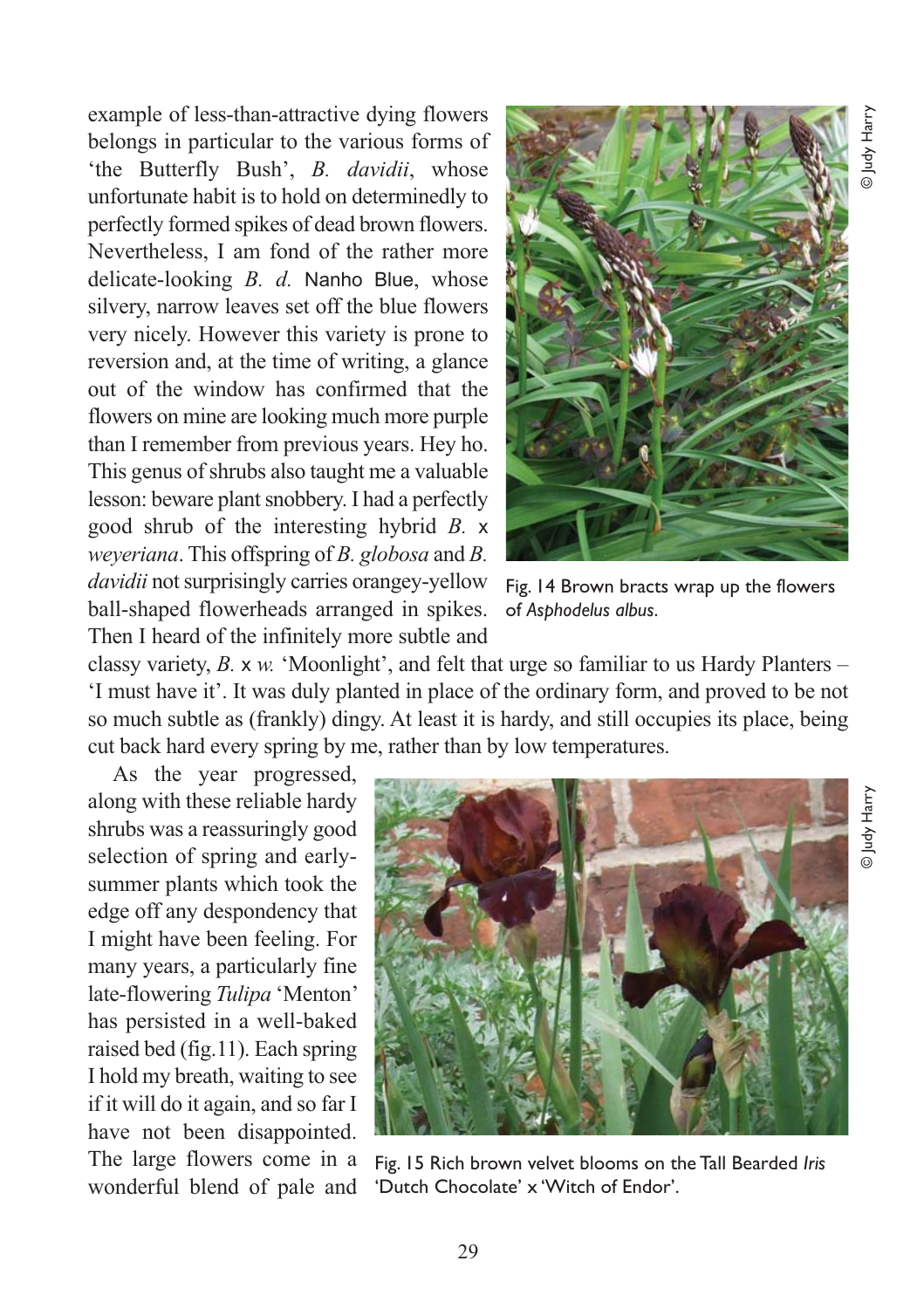

Fig. 16 Can withstand both chimney sweeps and….

o Judy Harry © Judy Harry



Fig. 17 The first ones to flower in a bed of mixed Dutch Iris

salmon pink with a faint apricot overlay: quite stunning.

Equally subtle in flower colour is an *Eremurus* (a hybrid I think, or possibly straight *E. robustus*) which has done moderately well since I aquired it on the 2005 East Yorkshire Summer Gardens Day. The warm and dry conditions before and after the icy blast must have suited it, for it flowered really well in 2012 and will continue to do so I hope (fig. 12). Some drastic reshaping of the border where it grows has removed a nearby *Sambucus nigra* f. *porphyrophylla* 'Eva' (also known as *S. n.* f. *p.* 'Black Lace') and let in a lot more light. I love this elder with its laciniate, shiny black leaves, but I had put it in quite the wrong spot. Any attempts to keep it within bounds were laughed off as it grew enthusiastically to the point where it was knocking at the bedroom window above (fig.13). It had to go, and the War of the Elder followed shortly after the Wars of the Roses.

At the end of this border is a group of brownleaved or -flowered plants which give the early summer garden a real buzz. The foliage of *Euphorbia dulcis* 'Chameleon' persists by selfseeding next to *Asphodelus albus,* whose spikes of white starry flowers are encased in dark brown bracts (fig.14). On opening, each petal is found to have a smart brown stripe running down it. These were originally raised from seed eleven years ago. Nearby is a patch of a much-loved brown Tall Bearded Iris which is a 'Dutch Chocolate' x 'Witch of Endor' cross (fig. 15). It thrives in spite of growing near where the 'resident' chimney sweep stands to get access to a little door in the wall, from which there always escapes a certain amount of totally unweathered, powdery soot. These plants are given structure by nearby brown-leaved shrubs *Berberis thunbergii* f. *atropurpurea* 'Helmond Pillar' and *Physocarpus opulifolius* 'Diabolo', both of which can withstand both chimney sweeps and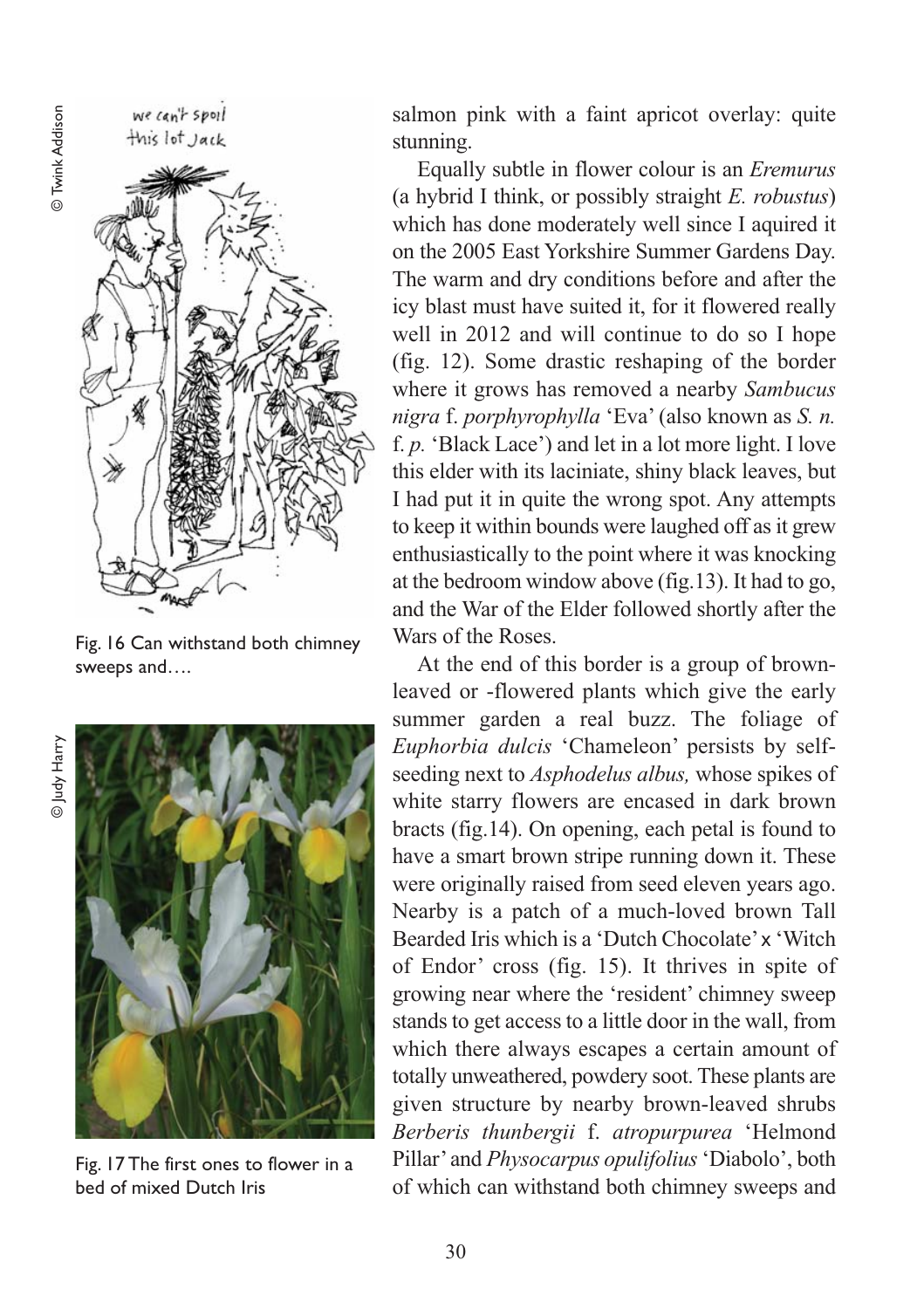unexpected life-robbing frost events (fig.16).

Attending the Annual Lecture Day and AGM is alway most enjoyable, and at the 2012 meeting in Sheffield we heard Anna Pavord lecture. She talked on the subject of bulbs, and notes were made of things to plant in the autumn. Also, she talked about the many virtues of both Dutch and English iris. I have been growing several short rows of the former for some years for cut flowers, and following her recommendation, will be moving some into mixed borders (fig.17). I can hardly wait to see how they will do, and will in any case replant a proportion of them in a fresh position for cutting.



Fig. 18 Never having grown *Tanacetum coccineum* before, I have become quite a fan.

Some newcomers to the garden were planted as much for cutting as for their contribution to the mixed border. Pyrethrum *(Tanacetum coccineum)* in mixed shades of pink produced a handsome crop of flowers for the first time, obviously enjoying the weather conditions that had been so hazardous for other things (fig.18). Out of favour for many years because of their tendency to virus disease, they may come back into fashion if the reaction of various friends to mine are anything to go by.

And so the process of learning by experience goes on. Has the experience of that

unexpected cold, cold night put me off some of the less hardy subjects? Not really, and I will be hoping that new-to-me varieties of blackcurrant-scented salvias, the pink *S*. 'Dyson's Joy' and rich scarlet *S*. 'Royal Bumble', will prove to be as hardy as others I have had out in the garden for some years. Just to make sure, I will of course follow the belt and braces procedure of taking cuttings from them. I will also hope that the very healthy plants



Fig. 19 This low-growing Californian, *Phacelia bolanderi,* will be put to the test this winter.